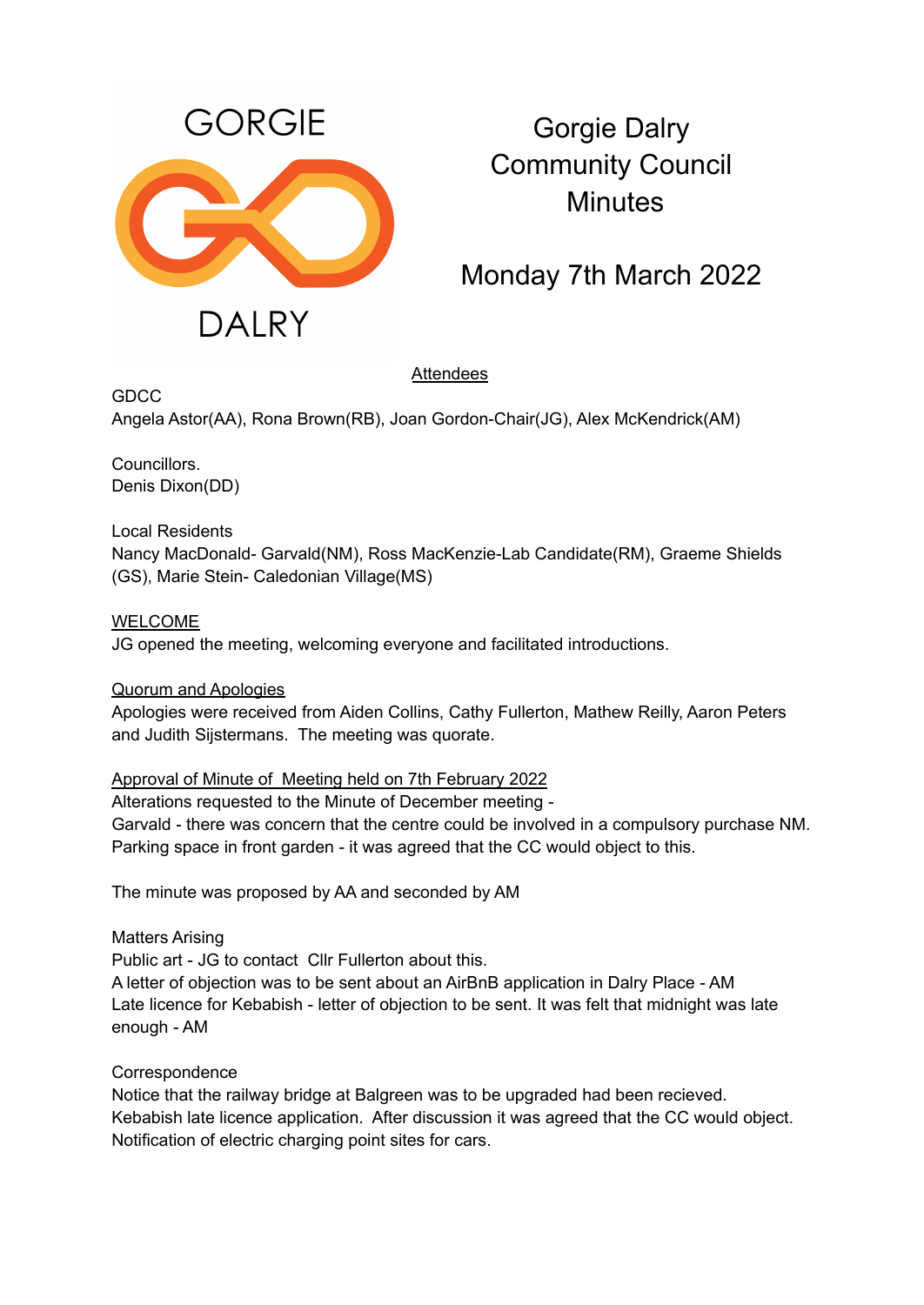A Heriot Watt student was looking to speak with groups of older people with regards to using public transport. Cllr Fullerton should be notified about this. RB would provide a group from St. Brides.

#### Engagement and Communications

Tynecastle - AM was in contact with the Planning Officer. The consultation would be considered after the Council elections.

RB suggested that we can all write to all Councillors to lobby about Tynecastle.

Treasurer's Report

There was some £1500 in the bank.

Councillor's Reports

DD. Dalry Cemetery - there had been some issues with a local resident about the number of people who were using the cemetery. The problem had been resolved.

DD. There were ongoing issues with the Murieston student build.

RB informed us of updates on the Council re-shuffle. RB was very concerned about the restructure.

DD had no further information about this matter.

#### Planning and Licencing

Request for a Short Term Let in West Park Place - down from the Italian restaurant. It was agreed to put in an objection to this.

AA - had received thanks from the dalry colonies group for our objection to STL's there.

DD - it is a good thing that STL's have to re-register with the Council if they have been in use for 10 years.

AA - more student beds seem to be being built at Westfield Road development. It was agreed to keep an eye on this.

Items for Discussion

Tynecastle Development - We had asked for an update on this topic. Due to the upcoming Council Elections the application will not be considered at this time.

The Community Council will continue to monitor the application.

Hustings for upcoming Council Elections -

AM will write to the minister, who chaired the last one, to check his availability for this election and ascertain the best dates.

Short Term Lets -

DD STL's have to re-register if they have been in use for less than 10 years. RM the definition for STL's can be found on the Scottish Government web site. MR to be asked to check re - objections to airbnb in Dalry. GDCC Website updates to the Planning pages had been made.

### AOCB

Caledonian Village - MS raised the problem about parking, litter and human excrement in the Village.